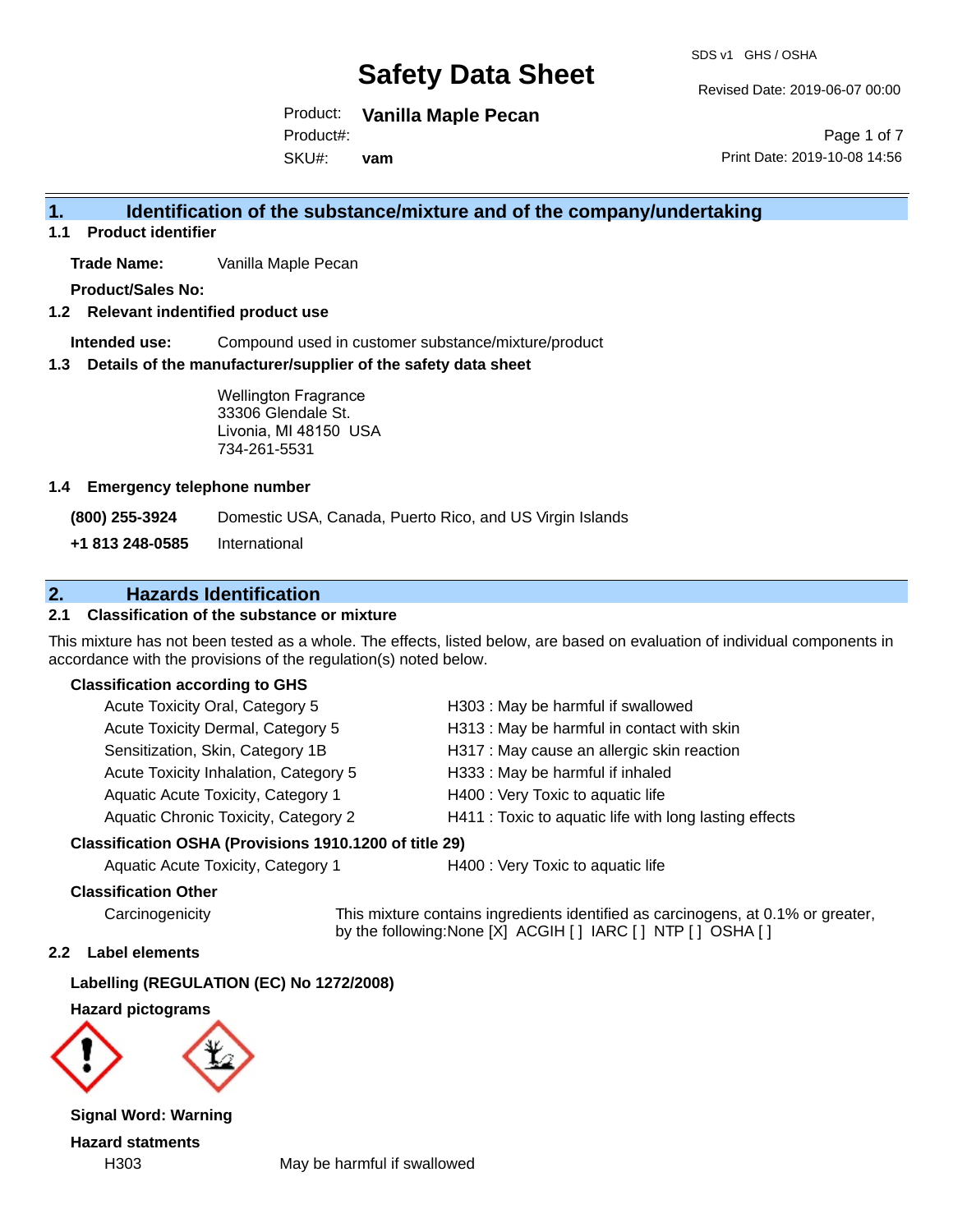#### SDS v1 GHS / OSHA

# **Safety Data Sheet**

Revised Date: 2019-06-07 00:00

|           | Product: Vanilla Maple Pecan |
|-----------|------------------------------|
| Product#: |                              |
| SKU#:     | vam                          |

Page 2 of 7 Print Date: 2019-10-08 14:56

| H313                            | May be harmful in contact with skin                                     |
|---------------------------------|-------------------------------------------------------------------------|
| H317                            | May cause an allergic skin reaction                                     |
| H333                            | May be harmful if inhaled                                               |
| H400                            | Very Toxic to aquatic life                                              |
| H411                            | Toxic to aquatic life with long lasting effects                         |
| <b>Precautionary Statements</b> |                                                                         |
| <b>Prevention:</b>              |                                                                         |
| P <sub>272</sub>                | Contaminated work clothing should not be allowed out of the workplace   |
| P <sub>273</sub>                | Avoid release to the environment                                        |
| Response:                       |                                                                         |
| $P302 + P352$                   | IF ON SKIN: Wash with soap and water                                    |
| $P304 + P312$                   | IF INHALED: Call a POISON CENTER or doctor/physician if you feel unwell |
| P312                            | Call a POISON CENTER or doctor/physician if you feel unwell             |
| $P333 + P313$                   | If skin irritation or a rash occurs: Get medical advice/attention       |
| P363                            | Wash contaminated clothing before reuse                                 |
| P391                            | <b>Collect Spillage</b>                                                 |

#### **2.3 Other Hazards**

**no data available**

# **3. Composition/Information on Ingredients**

#### **3.1 Mixtures**

This product is a complex mixture of ingredients, which contains among others the following substance(s), presenting a health or environmental hazard within the meaning of the UN Globally Harmonized System of Classification and Labeling of Chemicals (GHS):

| CAS#<br>Ingredient     | EC#                                            | Conc.<br>Range | <b>GHS Classification</b> |
|------------------------|------------------------------------------------|----------------|---------------------------|
| 120-51-4               | 204-402-9                                      | $20 - 30 \%$   | H302; H313; H400; H411    |
| <b>Benzyl Benzoate</b> |                                                |                |                           |
| 121-32-4               | 204-464-7                                      | $2 - 5%$       | H303; H320; H402          |
|                        | 3-Ethoxy-4-hydroxybenzaldehyde                 |                |                           |
| 121-33-5               | 204-465-2                                      | $2 - 5%$       | H303; H319                |
| vanillin               |                                                |                |                           |
| 120-57-0               | 204-409-7                                      | $2 - 5%$       | H303; H317; H401          |
| Heliotropine           |                                                |                |                           |
| $91 - 64 - 5$          | 202-086-7                                      | $2 - 5%$       | H302; H317; H402          |
| Coumarin               |                                                |                |                           |
| 8050-15-5              | 232-476-2                                      | $2 - 5%$       | H402; H412                |
|                        | Methyl ester of rosin (partially hydrogenated) |                |                           |
| 101-39-3               | 202-938-8                                      | $2 - 5 \%$     | H303; H317; H401          |
|                        | alpha-Methylcinnamaldehyde                     |                |                           |
| $123 - 11 - 5$         | 204-602-6                                      | $1 - 2 \%$     | H303; H402; H412          |
| Anisaldehyde           |                                                |                |                           |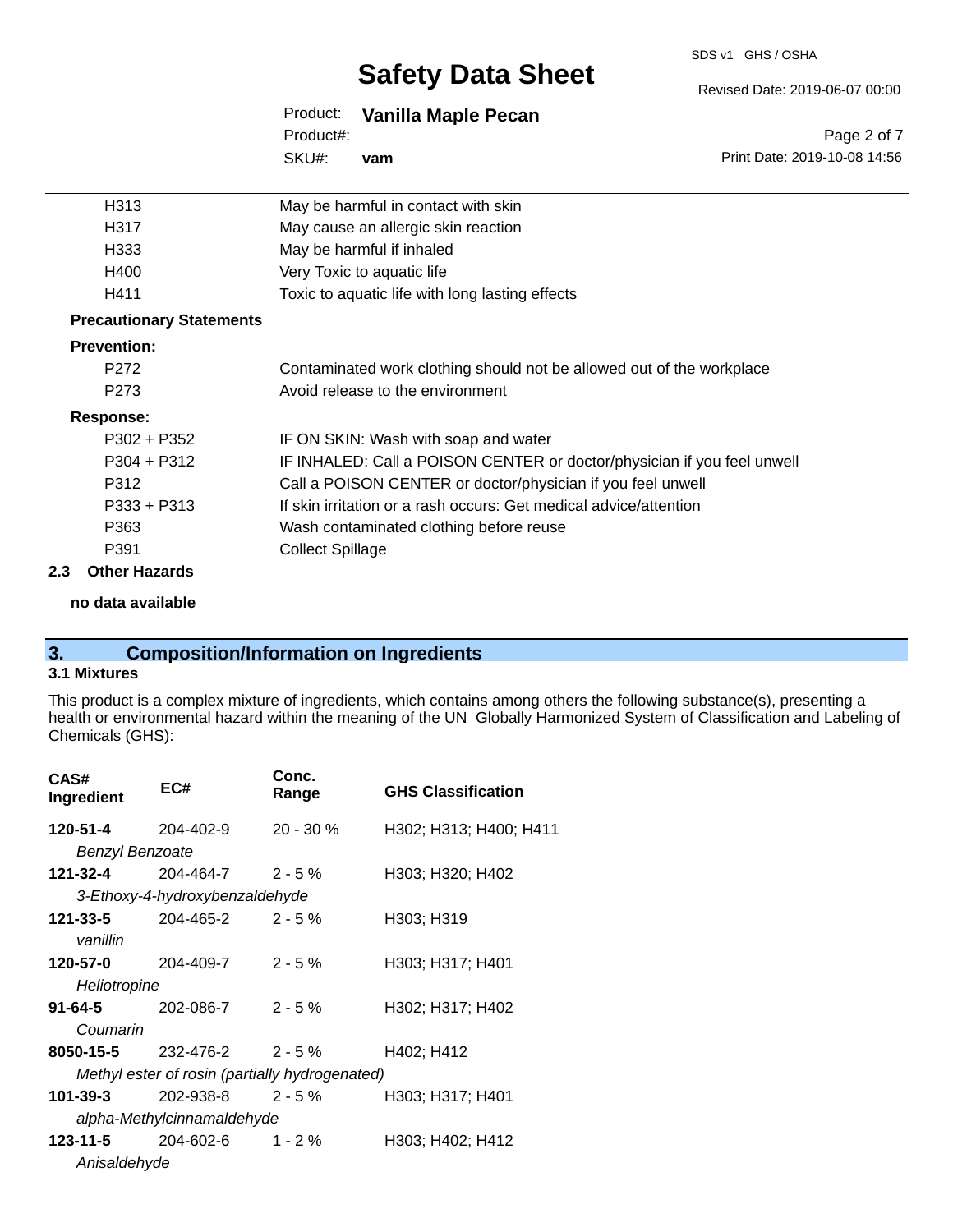SDS v1 GHS / OSHA

Revised Date: 2019-06-07 00:00

|                       |                                          | Product:                                                 | <b>Vanilla Maple Pecan</b>                                                                  |                                                                     |
|-----------------------|------------------------------------------|----------------------------------------------------------|---------------------------------------------------------------------------------------------|---------------------------------------------------------------------|
|                       |                                          | Product#:                                                |                                                                                             | Page 3 of 7                                                         |
|                       |                                          | SKU#:                                                    | vam                                                                                         | Print Date: 2019-10-08 14:56                                        |
| CAS#<br>Ingredient    | EC#                                      | Conc.<br>Range                                           | <b>GHS Classification</b>                                                                   |                                                                     |
|                       |                                          | See Section 16 for full text of GHS classification codes |                                                                                             |                                                                     |
|                       |                                          |                                                          | See Section 16 for full text of GHS classification codes which where not shown in section 2 |                                                                     |
|                       |                                          | Total Hydrocarbon Content (% $w/w$ ) = 0.02              |                                                                                             |                                                                     |
| 4.                    | <b>First Aid Measures</b>                |                                                          |                                                                                             |                                                                     |
| 4.1                   | <b>Description of first aid measures</b> |                                                          |                                                                                             |                                                                     |
| Inhalation:           |                                          |                                                          | Obtain medical advice.                                                                      | Remove from exposure site to fresh air and keep at rest.            |
| <b>Eye Exposure:</b>  |                                          |                                                          | Contact physician if symptoms persist.                                                      | Flush immediately with water for at least 15 minutes.               |
| <b>Skin Exposure:</b> |                                          |                                                          | Contact physician if symptoms persist.                                                      | Remove contaminated clothes. Wash thoroughly with water (and soap). |
| Ingestion:            |                                          |                                                          |                                                                                             | Rinse mouth with water and obtain medical advice.                   |
|                       |                                          |                                                          | 4.2 Most important symptoms and effects, both acute and delayed                             |                                                                     |
| <b>Symptoms:</b>      |                                          | no data available                                        |                                                                                             |                                                                     |
| <b>Risks:</b>         | Refer to Section 2.2 "Hazard Statements" |                                                          |                                                                                             |                                                                     |
| 4.3                   |                                          |                                                          | Indication of any immediate medical attention and special treatment needed                  |                                                                     |
| Treatment:            |                                          |                                                          | Refer to Section 2.2 "Response"                                                             |                                                                     |
| 5.                    |                                          | <b>Fire-Fighting measures</b>                            |                                                                                             |                                                                     |
| 5.1                   | <b>Extinguishing media</b>               |                                                          |                                                                                             |                                                                     |
| Suitable:             |                                          |                                                          | Carbon dioxide (CO2), Dry chemical, Foam                                                    |                                                                     |
| <b>Unsuitable</b>     |                                          |                                                          | Do not use a direct water jet on burning material                                           |                                                                     |
| 5.2                   |                                          |                                                          | Special hazards arising from the substance or mixture                                       |                                                                     |
|                       | During fire fighting:                    |                                                          | Water may be ineffective                                                                    |                                                                     |
| 5.3                   | <b>Advice for firefighters</b>           |                                                          |                                                                                             |                                                                     |
|                       | <b>Further information:</b>              |                                                          | Standard procedure for chemical fires                                                       |                                                                     |
| 6.                    |                                          | <b>Accidental Release Measures</b>                       |                                                                                             |                                                                     |

#### **6.1 Personal precautions, protective equipment and emergency procedures**

Avoid inhalation and contact with skin and eyes. A self-contained breathing apparatus is recommended in case of a major spill.

#### **6.2 Environmental precautions**

Keep away from drains, soil, and surface and groundwater.

#### **6.3 Methods and materials for containment and cleaning up**

Clean up spillage promptly. Remove ignition sources. Provide adequate ventilation. Avoid excessive inhalation of vapors. Gross spillages should be contained by use of sand or inert powder and disposed of according to the local regulations.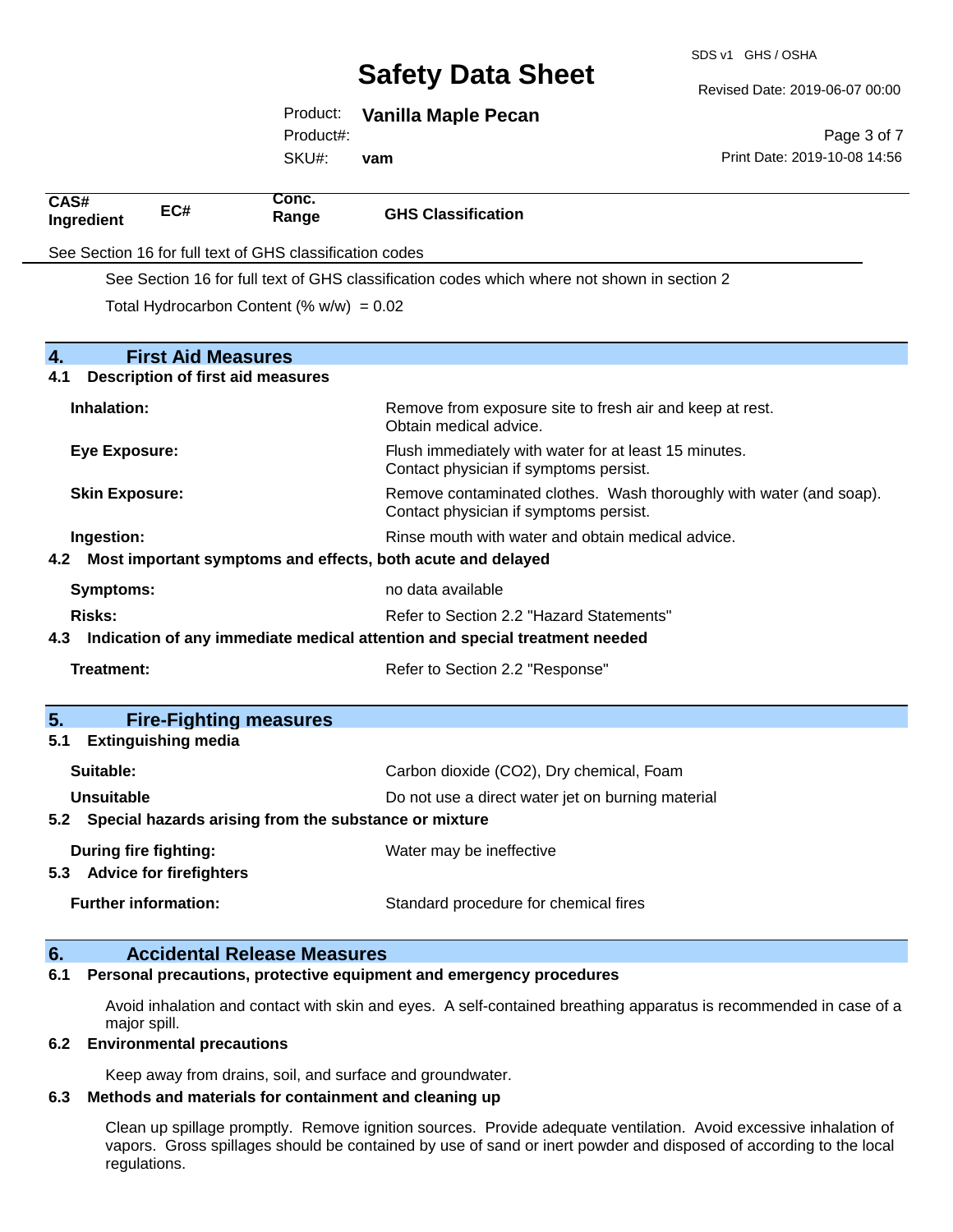Product: **Vanilla Maple Pecan**

Product#:

SKU#: **vam** SDS v1 GHS / OSHA

Revised Date: 2019-06-07 00:00

Page 4 of 7 Print Date: 2019-10-08 14:56

#### **6.4 Reference to other sections**

Not Applicable

### **7. Handling and Storage**

#### **7.1 Precautions for safe handling**

Apply according to good manufacturing and industrial hygiene practices with proper ventilation. Do not drink, eat or smoke while handling. Respect good personal hygiene.

#### **7.2 Conditions for safe storage, including any incompatibilities**

Store in a cool, dry and ventilated area away from heat sources and protected from light in tightly closed original container. Avoid uncoated metal container. Keep air contact to a minimum.

#### **7.3 Specific end uses**

No information available

#### **8. Exposure Controls/Personal Protection**

#### **8.1 Control parameters**

| <b>Exposure Limits:</b> |  | Contains no substances with occupational exposure limit values. |
|-------------------------|--|-----------------------------------------------------------------|
|-------------------------|--|-----------------------------------------------------------------|

**Engineering Controls:** Use local exhaust as needed.

#### **8.2 Exposure controls - Personal protective equipment**

| Eye protection:                | Tightly sealed goggles, face shield, or safety glasses with brow guards and side shields, etc.<br>as may be appropriate for the exposure |
|--------------------------------|------------------------------------------------------------------------------------------------------------------------------------------|
| <b>Respiratory protection:</b> | Avoid excessive inhalation of concentrated vapors. Apply local ventilation where appropriate.                                            |
| <b>Skin protection:</b>        | Avoid Skin contact. Use chemically resistant gloves as needed.                                                                           |

#### **9. Physical and Chemical Properties**

#### **9.1 Information on basic physical and chemical properties**

| Appearance:                  | Liquid                          |
|------------------------------|---------------------------------|
| Odor:                        | Conforms to Standard            |
| Color:                       | Yellow Tint (G1) to Yellow (G4) |
| <b>Viscosity:</b>            | Liquid                          |
| <b>Freezing Point:</b>       | Not determined                  |
| <b>Boiling Point:</b>        | Not determined                  |
| <b>Melting Point:</b>        | Not determined                  |
| <b>Flashpoint (CCCFP):</b>   | >200 F (93.33 C)                |
| <b>Auto flammability:</b>    | Not determined                  |
| <b>Explosive Properties:</b> | None Expected                   |
| <b>Oxidizing properties:</b> | None Expected                   |
| Vapor Pressure (mmHg@20 C):  | 0.0128                          |
| %VOC:                        | 0.01                            |
| Specific Gravity @ 25 C:     | 1.0300                          |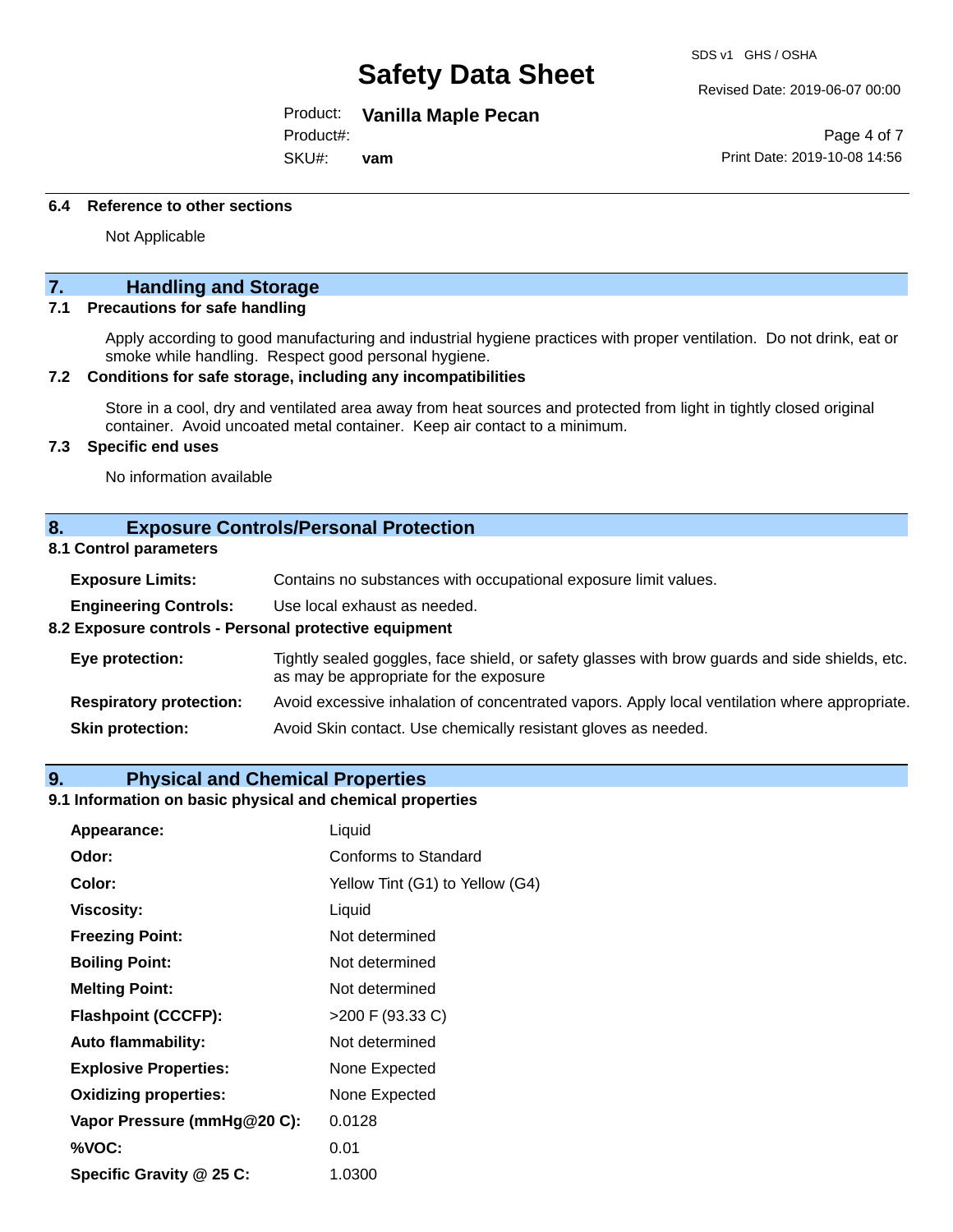Revised Date: 2019-06-07 00:00

Product: **Vanilla Maple Pecan** SKU#: Product#: **vam**

Page 5 of 7 Print Date: 2019-10-08 14:56

| Density @ 25 C:          | 1.0270 |  |
|--------------------------|--------|--|
| Refractive Index @ 20 C: | 1.5070 |  |
| Soluble in:              | Oil    |  |

# **10. Stability and Reactivity**

| 10.1 Reactivity                         | None                                               |
|-----------------------------------------|----------------------------------------------------|
| <b>10.2 Chemical stability</b>          | Stable                                             |
| 10.3 Possibility of hazardous reactions | None known                                         |
| <b>10.4 Conditions to avoid</b>         | None known                                         |
| 10.5 Incompatible materials             | Strong oxidizing agents, strong acids, and alkalis |
| 10.6 Hazardous decomposition products   | None known                                         |

### **11. Toxicological Information**

#### **11.1 Toxicological Effects**

Acute Toxicity Estimates (ATEs) based on the individual Ingredient Toxicity Data utilizing the "Additivity Formula"

| Acute toxicity - Oral - (Rat) mg/kg                | (LD50: 2438.7170) May be harmful if swallowed            |
|----------------------------------------------------|----------------------------------------------------------|
| Acute toxicity - Dermal - (Rabbit) mg/kg           | (LD50: 3224.0838) May be harmful in contact with skin    |
| Acute toxicity - Inhalation - (Rat) mg/L/4hr       | (LD50: 123.4156) May be harmful if inhaled               |
| <b>Skin corrosion / irritation</b>                 | May be harmful if inhaled                                |
| Serious eye damage / irritation                    | Not classified - the classification criteria are not met |
| <b>Respiratory sensitization</b>                   | Not classified - the classification criteria are not met |
| <b>Skin sensitization</b>                          | May cause an allergic skin reaction                      |
| <b>Germ cell mutagenicity</b>                      | Not classified - the classification criteria are not met |
| Carcinogenicity                                    | Not classified - the classification criteria are not met |
| <b>Reproductive toxicity</b>                       | Not classified - the classification criteria are not met |
| Specific target organ toxicity - single exposure   | Not classified - the classification criteria are not met |
| Specific target organ toxicity - repeated exposure | Not classified - the classification criteria are not met |
| <b>Aspiration hazard</b>                           | Not classified - the classification criteria are not met |

# **12. Ecological Information**

### **12.1 Toxicity**

| <b>Acute acquatic toxicity</b>   | Very Toxic to aquatic life                      |
|----------------------------------|-------------------------------------------------|
| <b>Chronic acquatic toxicity</b> | Toxic to aquatic life with long lasting effects |
| Toxicity Data on soil            | no data available                               |
| Toxicity on other organisms      | no data available                               |

**12.2 Persistence and degradability no data available**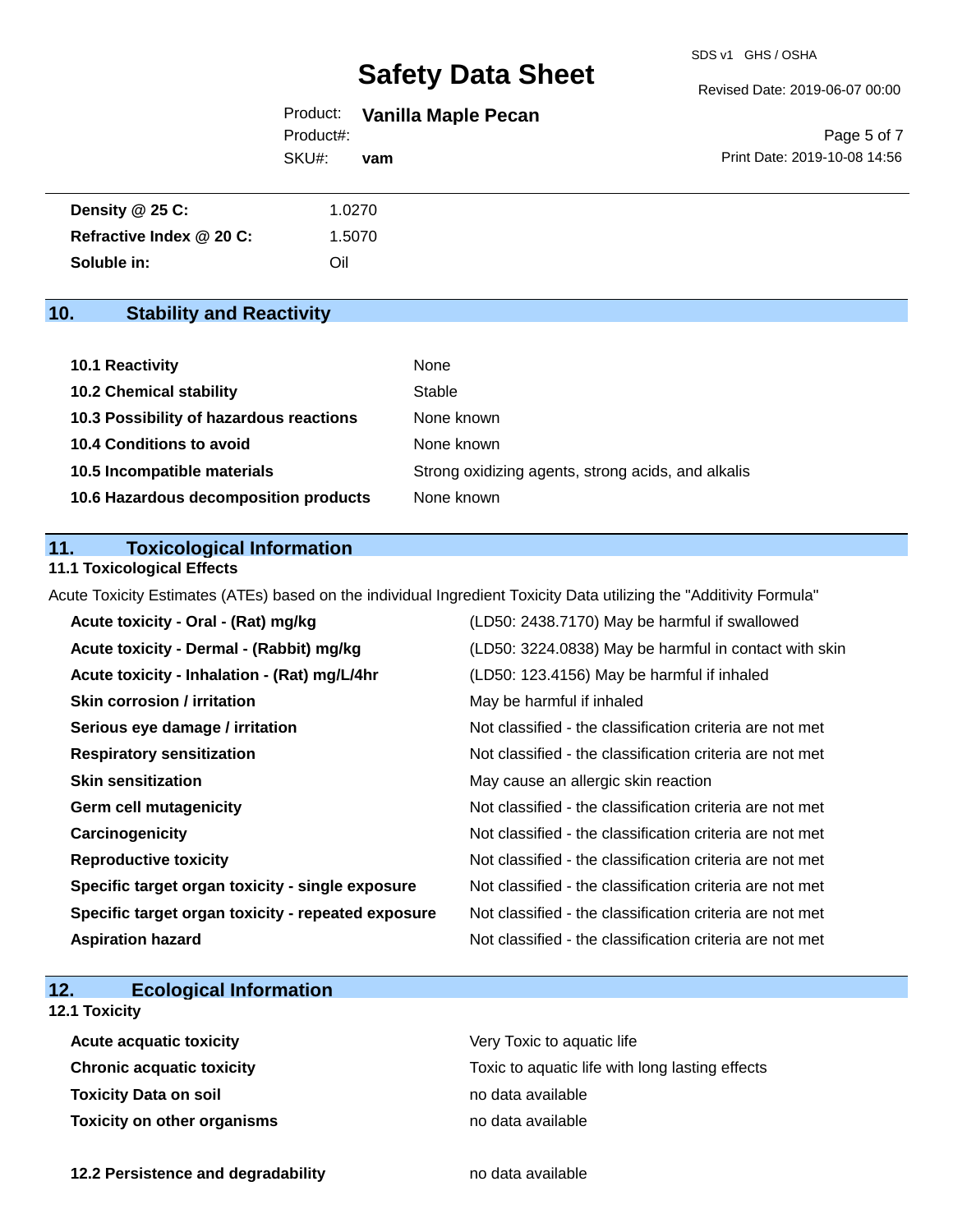SDS v1 GHS / OSHA

#### Revised Date: 2019-06-07 00:00

# Product: **Vanilla Maple Pecan**

Product#:

SKU#: **vam**

|                              | Page 6 of 7 |  |
|------------------------------|-------------|--|
| Print Date: 2019-10-08 14:56 |             |  |

| 12.3 Bioaccumulative potential | no data available |
|--------------------------------|-------------------|
| 12.4 Mobility in soil          | no data available |
| 12.5 Other adverse effects     | no data available |

# **13. Disposal Conditions**

#### **13.1 Waste treatment methods**

Do not allow product to reach sewage systems. Dispose of in accordance with all local and national regulations. Send to a licensed waste management company.The product should not be allowed to enter drains, water courses or the soil. Do not contaminate ponds, waterways or ditches with chemical or used container.

# **14. Transport Information**

| <b>Marine Pollutant</b>                                       | Yes. Ingredient of greatest environmental impact:<br>120-51-4 : (20 - 30 %) : Benzyl Benzoate |              |                                     |                 |               |  |
|---------------------------------------------------------------|-----------------------------------------------------------------------------------------------|--------------|-------------------------------------|-----------------|---------------|--|
| <b>Regulator</b>                                              |                                                                                               | <b>Class</b> | <b>Pack Group</b>                   | <b>Sub Risk</b> | UN-nr.        |  |
| U.S. DOT (Non-Bulk)                                           |                                                                                               |              | Not Regulated - Not Dangerous Goods |                 |               |  |
| <b>Chemicals NOI</b>                                          |                                                                                               |              |                                     |                 |               |  |
| <b>ADR/RID (International Road/Rail)</b>                      |                                                                                               |              |                                     |                 |               |  |
| <b>Environmentally Hazardous</b><br>Substance, Liquid, n.o.s. |                                                                                               | 9            | Ш                                   |                 | <b>UN3082</b> |  |
| <b>IATA (Air Cargo)</b>                                       |                                                                                               |              |                                     |                 |               |  |
| <b>Environmentally Hazardous</b><br>Substance, Liquid, n.o.s. |                                                                                               | 9            | Ш                                   |                 | <b>UN3082</b> |  |
| IMDG (Sea)                                                    |                                                                                               |              |                                     |                 |               |  |
| <b>Environmentally Hazardous</b><br>Substance, Liquid, n.o.s. |                                                                                               | 9            | Ш                                   |                 | UN3082        |  |

| 15.                                       | <b>Regulatory Information</b> |  |                                                              |  |
|-------------------------------------------|-------------------------------|--|--------------------------------------------------------------|--|
| <b>U.S. Federal Regulations</b>           |                               |  |                                                              |  |
| <b>TSCA (Toxic Substance Control Act)</b> |                               |  | All components of the substance/mixture are listed or exempt |  |
| 40 CFR(EPCRA, SARA, CERCLA and CAA)       |                               |  | This product contains NO components of concern.              |  |
| <b>U.S. State Regulations</b>             |                               |  |                                                              |  |
| <b>California Proposition 65 Warning</b>  |                               |  | This product contains the following components:              |  |
| 94-59-7                                   | $202 - 345 - 4 \leq 5$ ppm    |  | Safrole (Natural Source)                                     |  |
| $93 - 15 - 2$                             | $202 - 223 - 0 \leq 2$ ppm    |  | Methyl Eugenol (Natural Source)                              |  |
| <b>Canadian Regulations</b>               |                               |  |                                                              |  |
| <b>DSL</b>                                |                               |  | 100.00% of the components are listed or exempt.              |  |